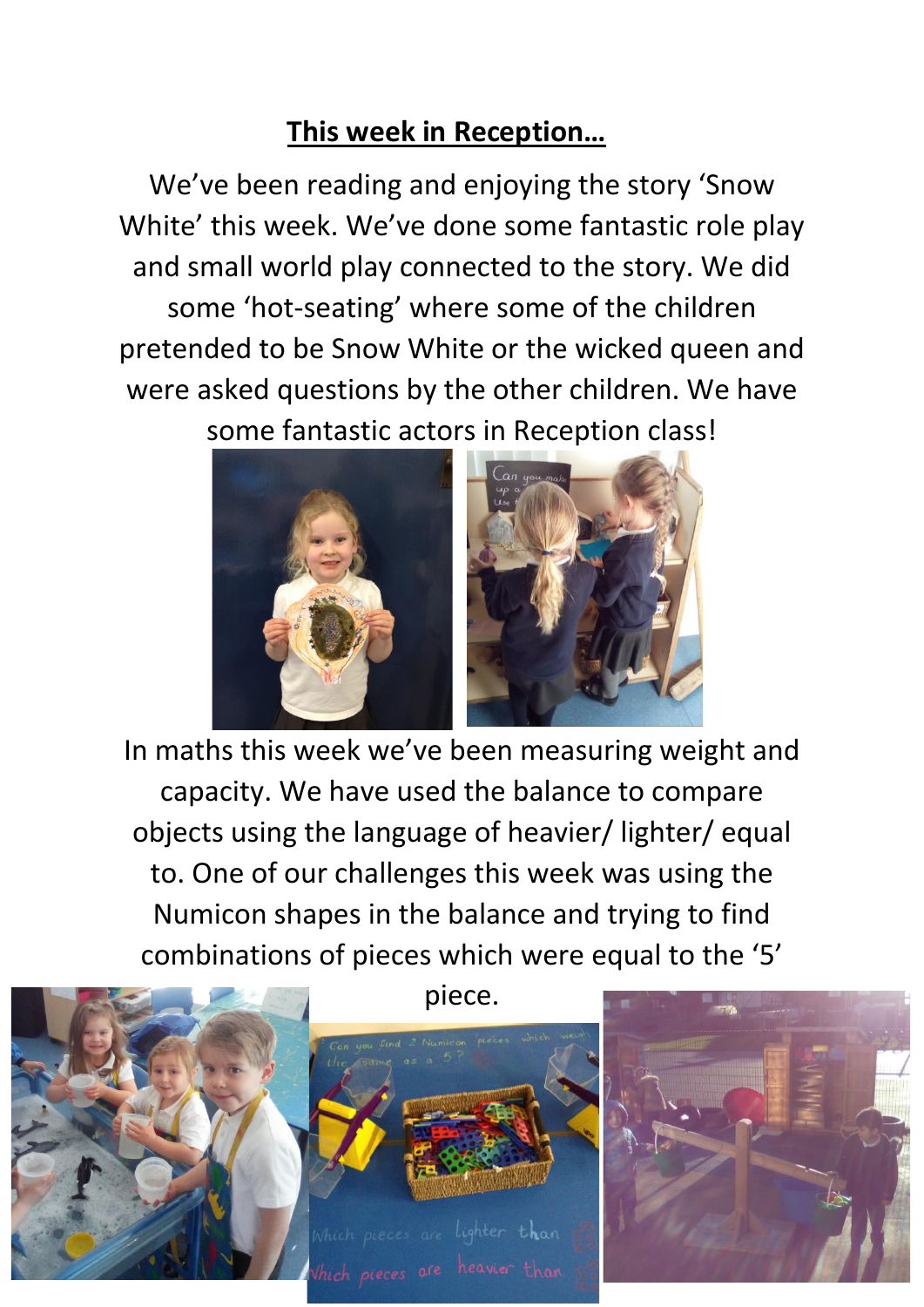In phonics we have focused on 'v' and 'w'. We've carried on with lots and lots of blending and spelling practice. Please look in your child's phonics folder for the sheets we've completed this week and practise blending and spelling some of the words on them. If your child isn't yet getting the hang of blending please don't worry. It's a skill which takes lots of practice and repetition. A good thing to do on a daily basis is lots of oral blending. Tell your child to get their h-a-t. Do they hear that you want them to get their hat? Do they want j-a-m on their toast? Can they pass you the empty c-u-p? Keep on practising as much as possible.

The children have been having great fun in PE working on their ball handling skills. Mr Morris has been teaching the children some basketball skills and we have some super little dribblers!